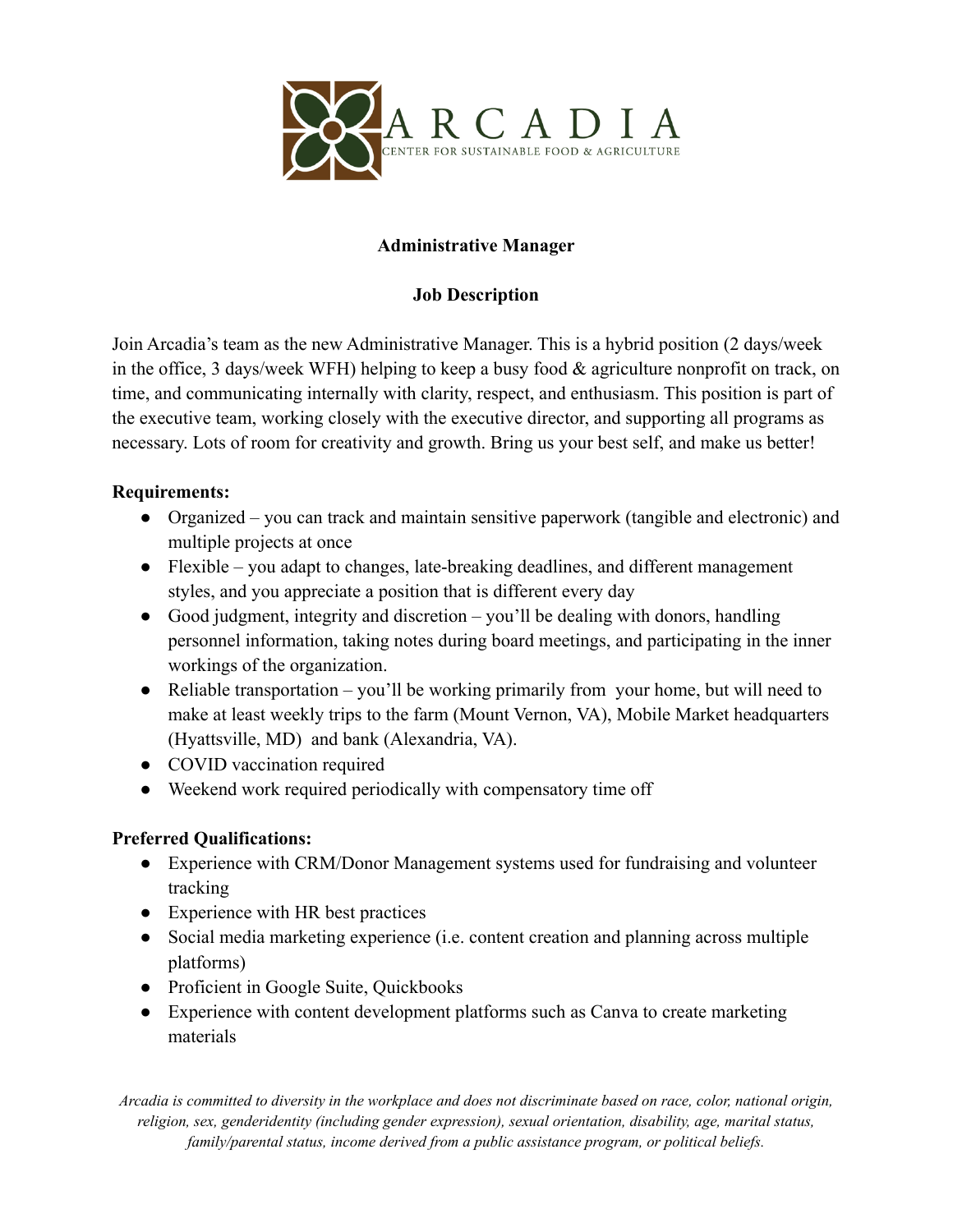

#### **DUTIES:**

### **(5%) Human Resources (2 hours weekly)**

- Enrolling staff in our health insurance program
- Managing onboarding and termination paperwork for employees
- Maintaining confidential personnel files
- Maintaining and updating employee handbook
- Scheduling new hire interviews and annual reviews
- Assist with timesheets and payroll (biweekly)
- Manage Veteran Fellowship VA monthly forms

#### **(40%) Administrative: (16 hours weekly)**

- Monitoring/forwarding Accounts Payable/Accounts Receivable
- Maintaining Arcadia online files
- Maintaining team calendar
- Maintaining calendar and communications with Woodlawn
- Attending/Supporting Board Meetings
	- Take board meeting minutes
	- Circulate agenda to all board members prior to meeting
	- Circulate recorded minutes after each meeting to all Arcadia Staff
- Tracking vehicle registrations  $\&$  documents (annual)
- Errands as necessary (car needed)
- Bank deposits as necessary (car needed; once a week)
- Collecting and opening the mail at our office at Woodlawn and getting it to the appropriate person (once a week at minimum) (car needed)
- Maintaining incoming checks ledger  $&$  scan check attachments, upload to QB
- Liaison to staff bookkeeper and outsourced accounting team

#### **(30%) Funder and Donor Management (12 hours weekly)**

- Maintaining grant files
- Tracking all incoming donations through Eaglebank (checks), Neon (database)
- Maintaining and updating donor database throughout the year
	- Checking the database weekly for new donations
	- Manually uploading donations that came via check
	- Importing large-scale donations if they do not come through the database (ex: Spring2Action donations)
	- Checking weekly for new donations
	- Writing/Updated/Sending thank you letters to all donors

Arcadia is committed to diversity in the workplace and does not discriminate based on race, color, national origin, *religion, sex, genderidentity (including gender expression), sexual orientation, disability, age, marital status, family/parental status, income derived from a public assistance program, or political beliefs.*